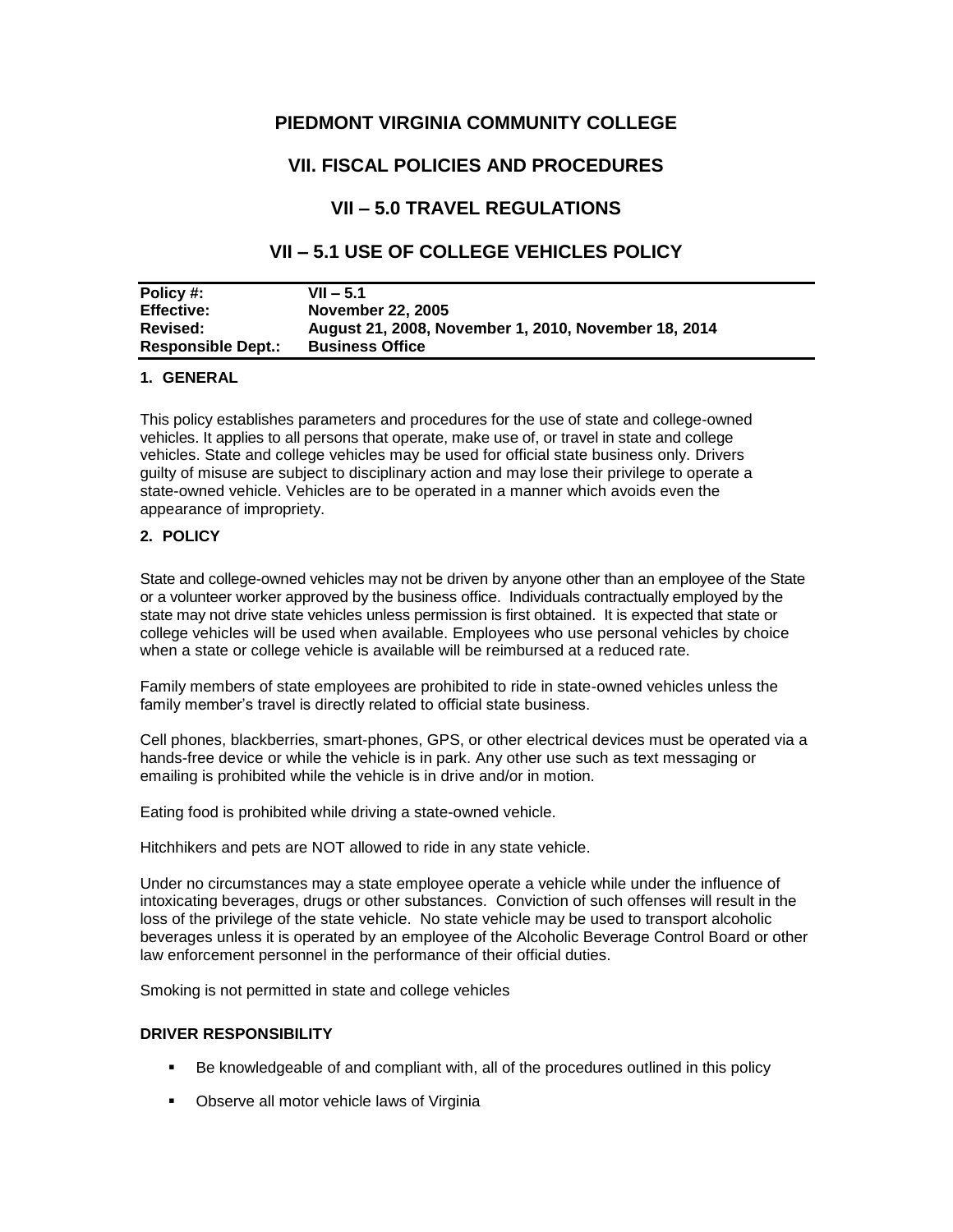- **Must have a valid operator's license**
- **•** Drive courteously and obey all motor vehicle laws
- Notify Building and Grounds department if repairs are needed
- Promptly pay parking fines and other liability charges incurred while operating the motor vehicle
- Report any moving violation that occurs in a state vehicle to supervisor within 3 business days
- **Seatbelts must be used in accordance with state law**
- Operators who drive a vehicle during adverse weather conditions are cautioned to take extreme care to ensure the safety of driver and passengers.

## **VEHICLE USE**

- Operators shall use state or college-owned vehicles for official state business only. Operators guilty of misuse are subject to disciplinary action by their agency and may lose their privilege to operate a state vehicle.
- Operators should practice defensive driving by anticipating and observing the actions of other drivers and controlling the vehicle in a manner so as to avoid accidents.
- Personal use of a state or college-owned vehicle for social, recreational, religious, educational or any other purpose, is not permitted
- Transportation of passengers, including state employees, is not permitted, unless this transportation is necessary to perform official state business. Spouses of state employees are permitted to ride in fleet vehicles only when such travel is directly related to official state business. Even then state employees are encouraged to use personal vehicles.
- Students, part-time or hourly employees, and volunteers to college service, may operate or ride in a college vehicle if on official business for the college.
- Individuals not employed by the college may accompany college employees operating a college vehicle when they have an interest in the purpose of the trip and their presence is directly related to official college business.
- State or college-owned vehicles may not be used for commuting except: 1) Employees who only travel between home and office when in "travel status" or 2) Employees who only travel between home and office the evening preceding a trip or the morning following a trip.
- Operators are responsible for secure and safe storage and parking of vehicles.
- The college is not responsible or liable for loss or damage to any personal property transported or left in a vehicle.

## **3. PROCEDURES TO RESERVE A VEHICLE**

In order to reserve a state vehicle you must contact the Business Office Fiscal Technician at 434- 961-5214. You may not use a state vehicle until it is approved by the Business Office. A form will be sent to the PVCC Security Department granting permission for you to use the vehicle for the dates and times listed on the form. This does not apply to vehicles assigned to Buildings and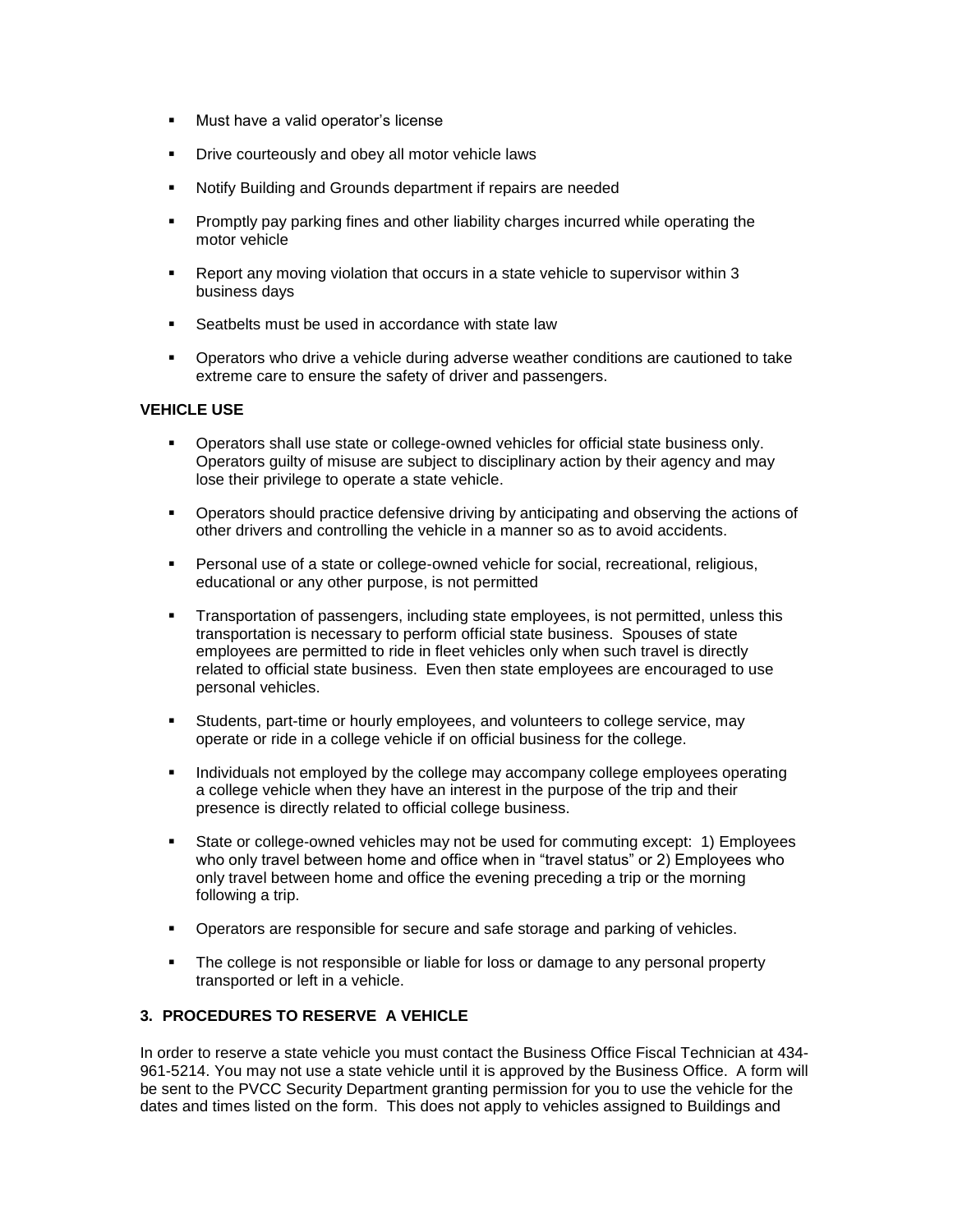## Grounds.

If a vehicle is available, a PVCC **State Vehicle Request Form** should be prepared by the requesting individual. The completed form can be e-mailed or hand carried to the Business Office. This form will be provided to the operator when picking-up keys at the Department of Public Safety & Campus Police. The form should be used to log mileage, and may be used to report any observed problems with the vehicle.

If travel plans are canceled or the vehicle is no longer required, the Business Office should be contacted immediately.

Keys to the state vehicles are available for pick-up from the PVCC Department of Public Safety & Campus Police 24 hours a day. A valid driver's license must be presented in order to be issued keys. State vehicles can be picked up in PVCC Parking lot # 2 in the "reserved state vehicle" parking along the side of the 800 Technology building. Vehicles should be returned to the appropriate area.

The vehicle's keys will be issued, along with the appropriate mileage/ fuel form. Exact mileage and gas levels must be recorded on the state mileage form for departure and arrival back to PVCC.

Keys, completed trip reports and gas tickets (when gasoline is purchased) should be turned-in promptly after each trip. These items may be returned to the Department of Public Safety & Campus Police. DO NOT LEAVE THESE ITEMS IN THE VEHICLE.

All vehicles must be returned with adequate gas for the next operator. Vehicles must be clean and all garbage and personal items must be removed upon return of the vehicle. Should a vehicle be dirty or have insufficient gas levels upon return, please report the condition of the vehicle to the PVCC Department of Public Safety & Campus Police or to the Business Office.

Any immediate problems or concerns with the operation or condition of the vehicle should be reported to the Buildings & Grounds Department at 434-961-5448.

If a vehicle is not available, the individual should go to the 'Trip Calculator' on the college website and complete the form to compare the cost of obtaining a rental car versus the personal reimbursement of using a personal vehicle. If the personal reimbursement is the least expensive method, print the calculation. This calculation is needed in order to be reimbursed for the current full rate. If the 'Trip Calculator' determines it is least expensive to rent a vehicle, then click on the 'Go to Enterprise' link and you will be taken to the Enterprise Rent-A-Car website. An account has been established to have the charge of the rental car billed directly to the college. Contact the Business Office Fiscal Technician to sign out a gas card to be used to refuel the rental car prior to returning it to the rental location. The college uses the Enterprise Rent-A-Car facility on Pantops.

Should a person decide not to rent a vehicle justification must be attached to the reimbursement voucher. Otherwise, reimbursement will be at the lower mileage rate. It is determined that daily mileage of 100 miles or less justifies reimbursement at the full rate and rental car does not have to be used.

Any immediate problems or concerns with the operation or condition of a state owned vehicle should be reported to the Buildings & Grounds Department at 434-961-5448.

## **4. ACCIDENTS**

If the vehicle is a state pool vehicle, the driver involved in an accident MUST contact the State Vehicle Management Control Center (VMCC), regardless of the amount of damage. The VMCC will then make arrangements to contact the State Police. VMCC will also make arrangements for towing and for transportation of the driver and any passengers to a safe location. If the vehicle is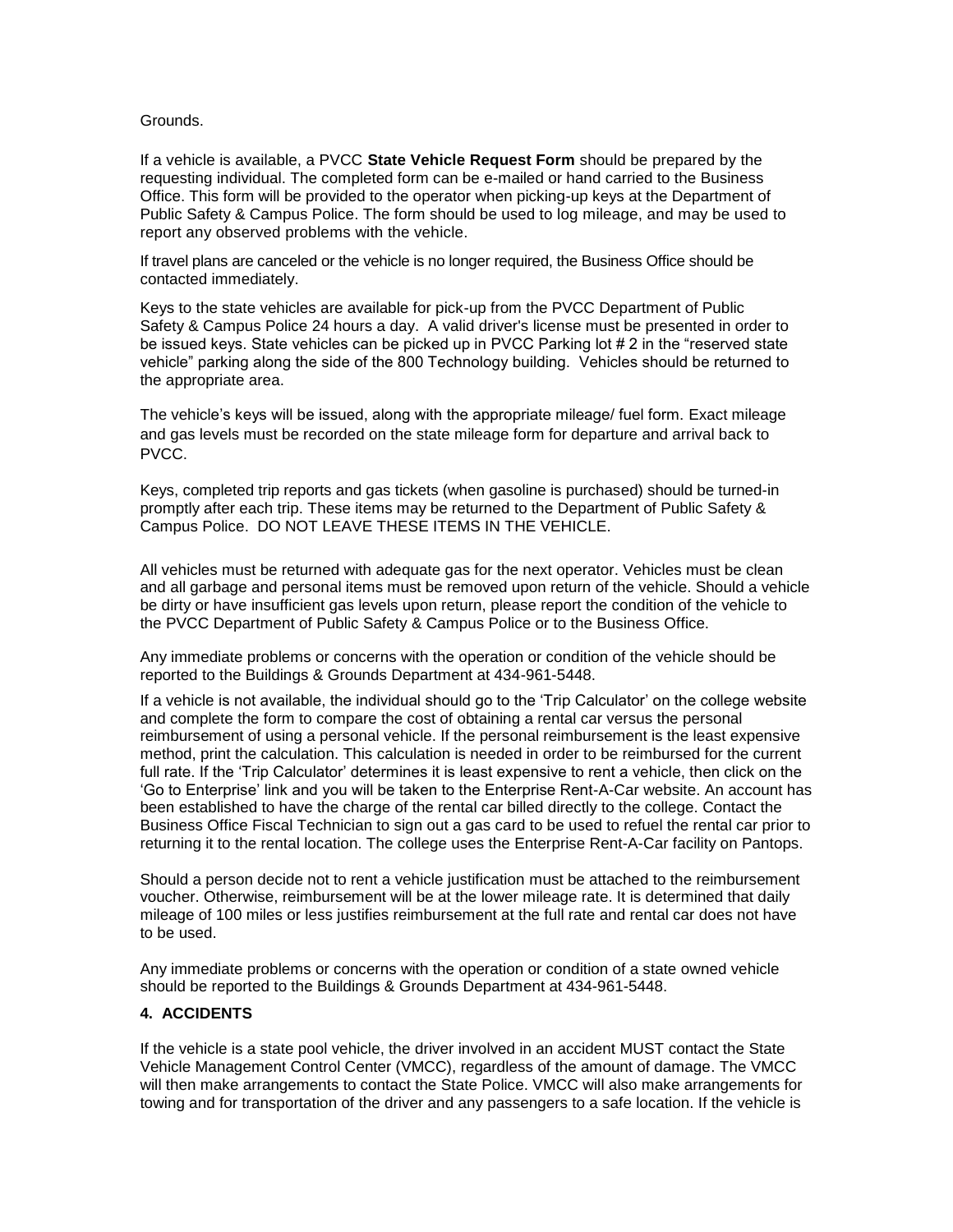owned by the college, the State Police must be contacted. The operator is required to complete an "Automobile Loss Notice" form on any crash regardless of the amount of property damage or personal injury and submit to the Business Office upon return to the college campus.

An accident packet is contained in an envelope in the glove compartment of each vehicle. Included inside the packet is a Witness Courtesy Card, an Information Exchange card, an Identification Card, a Passing Motorist Assistance, an Automobile Loss Notice Form, and a list of emergency phone numbers.

The driver should never leave the scene of the accident. Ask a passing motorist or some other person to contact the State Police or call 911 for assistance in a state vehicle accident if needed.

Operators are cautioned against accepting responsibility for an accident or discussing the crash with anyone other than their supervisor, college representative, law enforcement officer, or a representative of the insurance company. The name and address of the insurance carrier is in the accident packet in the glove compartment of each vehicle.

## **5. FUEL**

Each vehicle contains a Voyager Credit Card. The card can be used at any gas station that accepts Voyager.

Fuel for the vehicles can be obtained at a VDOT facility. A directory of VDOT motor vehicle service facilities is located in the glove compartment of each vehicle. The fuel, unleaded regular only, may be purchased from commercial stations when it is more practicable due to location or when VDOT facilities in the area are closed. Operators are expected to use self-service pumps at commercial stations, since such type service is normally more economical. Drivers must use regular grade (87) gas. The pump will request a Pin number, which is listed on the front of the card. Please see the attendant inside the station if you have any trouble. For further help you may contact the 800 number on the back of the card. Return gas receipts with the State Vehicle Request Form that you receive when returning the keys.

It is important that the driver ensure that all credit cards are secured and that the vehicle is always locked when not occupied. The Voyager card shall be used only for fuel and service rendered to the specific vehicle for which it has been issued. Credit cards are not transferable from one vehicle to another. Personal use of a fuel credit card is prohibited and can be subject to dismissal and reported to the State Police as fraudulent.

Fuel cards are available for rental vehicles by contacting the Business Office. Fuel cards with receipts are to be turned in immediately upon return from a trip. Only regular unleaded gasoline shall be purchased. Cards are not to be used for personal vehicles.

## **6. TOWING:**

When a vehicle is inoperable, the operator shall call the nearest VDOT district or residency shop, or the college to arrange for towing or on-site repairs. Commercial towing services may be obtained under extraordinary conditions where wrecker or towing service from a VDOT shop is impractical.

## **7. COMPLAINTS**

All complaints concerning state vehicles, regardless of the source, shall be immediately investigated by the Vice President of Finance and Administration. The results of the investigation shall be documented in writing.

## **8. PENALTIES**